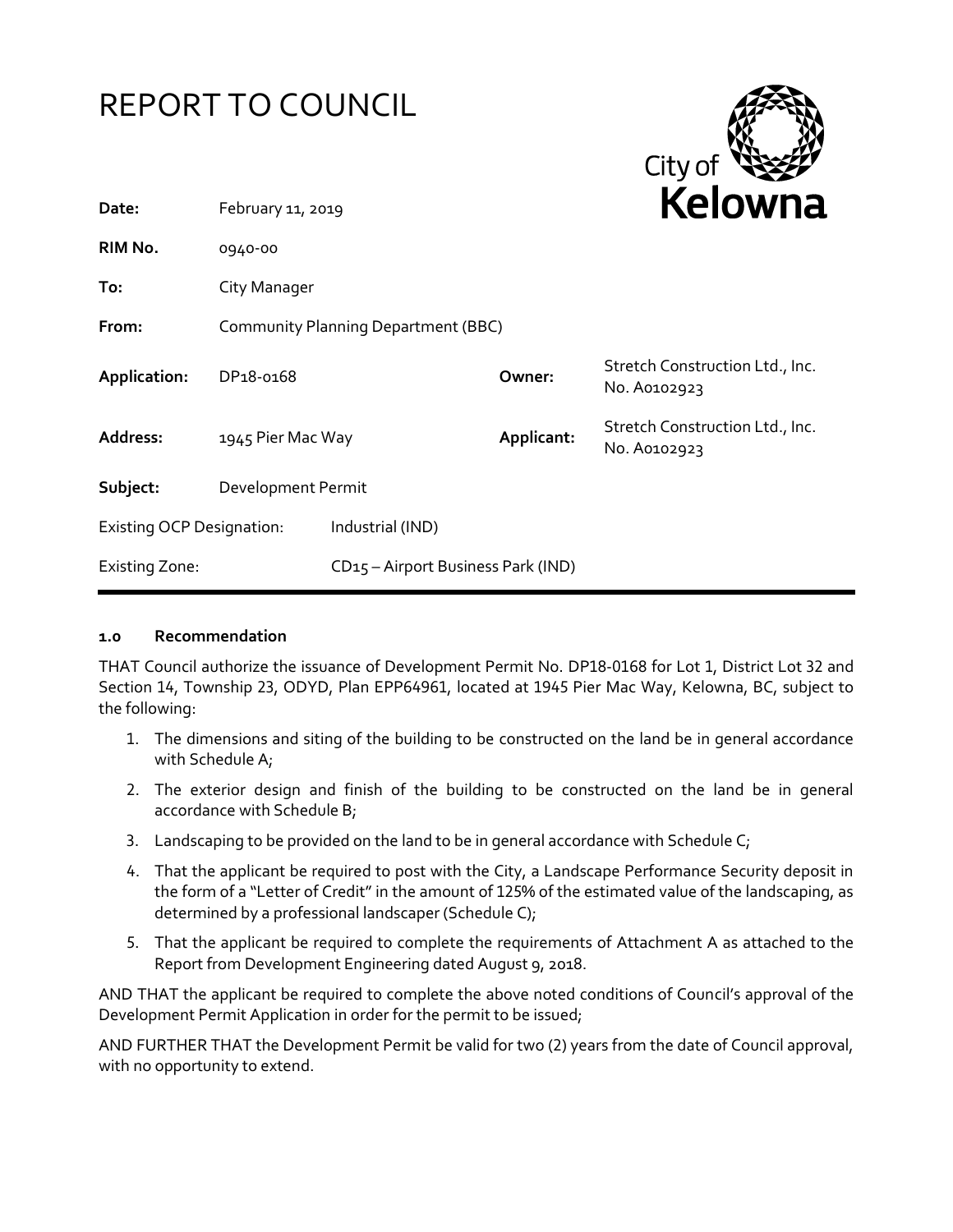### **2.0 Purpose**

To review the Form & Character Development Permit of a 10-unit industrial, self-storage building with commercial retail and office space.

### **3.0 Community Planning**

Staff are recommending support for the proposed Development Permit as the proposal is consistency with many of the Official Community Plan's (OCP) urban design guidelines. The applicant has worked with Staff to refine the proposal. The changes that occurred through the process were as follows:

- In keeping with the principle of utilizing colour inspired by the region's natural and cultural landscaping, the applicant selected a deeper shade of red (maroon and differing tones of grey) instead of the originally proposed "bright red"for the exterior façade of the building;
- On-site landscaping improvements included landscaped outdoor space with seating area, parking lot landscape islands and shade trees, shade trees at main entrance to the site, and additional trees and landscaping along the highway buffer;
- Off-site landscaping improvements including additional boulevard landscaping along Pier Mac Way in order to screen mechanical and waste bin areas.

Overall, the form and character of this industrial self-storage building exceeds other existing warehouse buildings in the Airport Business Park. The positive aspects of the proposal include: the use of glazing at the building's entrance along Pier Mac Way as well as the Highway frontage, the appropriate use of colours with the primary building facades, on-site landscaping improvements, and installation of Highway landscaping buffer.

### **4.0 Proposal**

### 4.1 Project Description

The development proposal is for 10-unit self-storage building with commercial retail and office space. The 8.5 meter tall proposed building is well designed in term of massing. Detailing of the indentations and accents create visual interest and help relieve the building of bulky elements. The ornamental features and articulations add to the architectural elements. The differing heights of the cornice and roof lines also help achieve mitigating massing. Finally, differing exterior colours (maroon and differing tones of grey) adds a visual element of varying textures. The landscaping buffers and planting types meets the OCP guidelines for industrial development in the Airport Business Park area. In addition to meeting the parking requirements under the CD15 zoning, the applicant has also provided two barrier free disabled parking stalls on the property.

No variances area being tracked. The applicant is required to meet the current Sign Bylaw regulations for the permanent signs on the building at the time of Sign permit application.

#### 4.2 Site Context

The subject parcels are located within the Airport Business Park area. The subject property is designated as Industrial (IND) in the OCP and the lot is within the Permanent Growth Boundary. Specifically, the adjacent land uses are as follows:

| Orientation | Zoning                                           | Land Use            |
|-------------|--------------------------------------------------|---------------------|
| North       | <b>CD15 - Airport Business Park (Industrial)</b> | Vacant / Industrial |
| East        | CD12 Airport                                     | Airport             |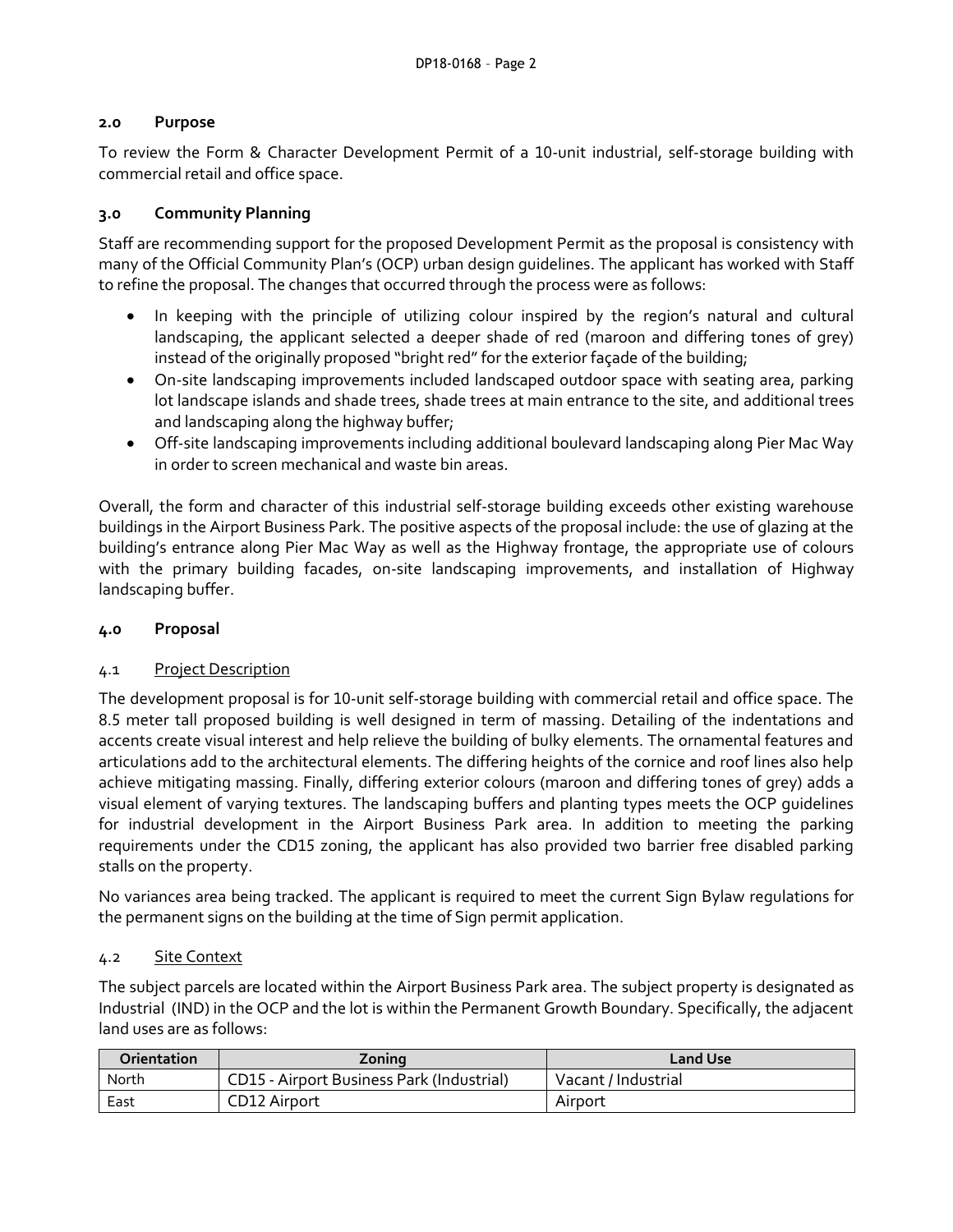| South | CD15 - Airport Business Park (Industrial) | Vacant / Industrial |
|-------|-------------------------------------------|---------------------|
| West  | CD15 - Airport Business Park (Industrial) | Vacant / Industrial |

# **Subject Property Map:** 1945 Pier Mac Way



# 4.3 **Zoning Analysis Table**

| <b>Zoning Analysis Table</b>   |                               |                                         |  |
|--------------------------------|-------------------------------|-----------------------------------------|--|
| <b>CRITERIA</b>                | <b>CD15 ZONE REQUIREMENTS</b> | <b>PROPOSAL</b>                         |  |
| <b>Development Requlations</b> |                               |                                         |  |
| Height                         | 18.0 m / $4$ storeys          | $8.5 \text{ m} / 1 \frac{1}{2}$ storeys |  |
| Front Yard (Pier Mac Way)      | 6.om                          | 6.1 m                                   |  |
| Side Yard (north)              | 0.0 <sub>m</sub>              | 1.8 <sub>m</sub>                        |  |
| Side Yard (south)              | 0.0 <sub>m</sub>              | 1.2 <sub>m</sub>                        |  |
| Rear Setback (Hwy 97)          | Min 7.om<br>Max 10.0m         | 7.0 <sub>m</sub>                        |  |
| Site coverage                  | 50%                           | 49.6%                                   |  |
| <b>FAR</b>                     | $1.5$ Max                     | 0.51                                    |  |
| Parking Regulations            |                               |                                         |  |
| Minimum Parking Requirements   | 20 stalls                     | 19 stalls                               |  |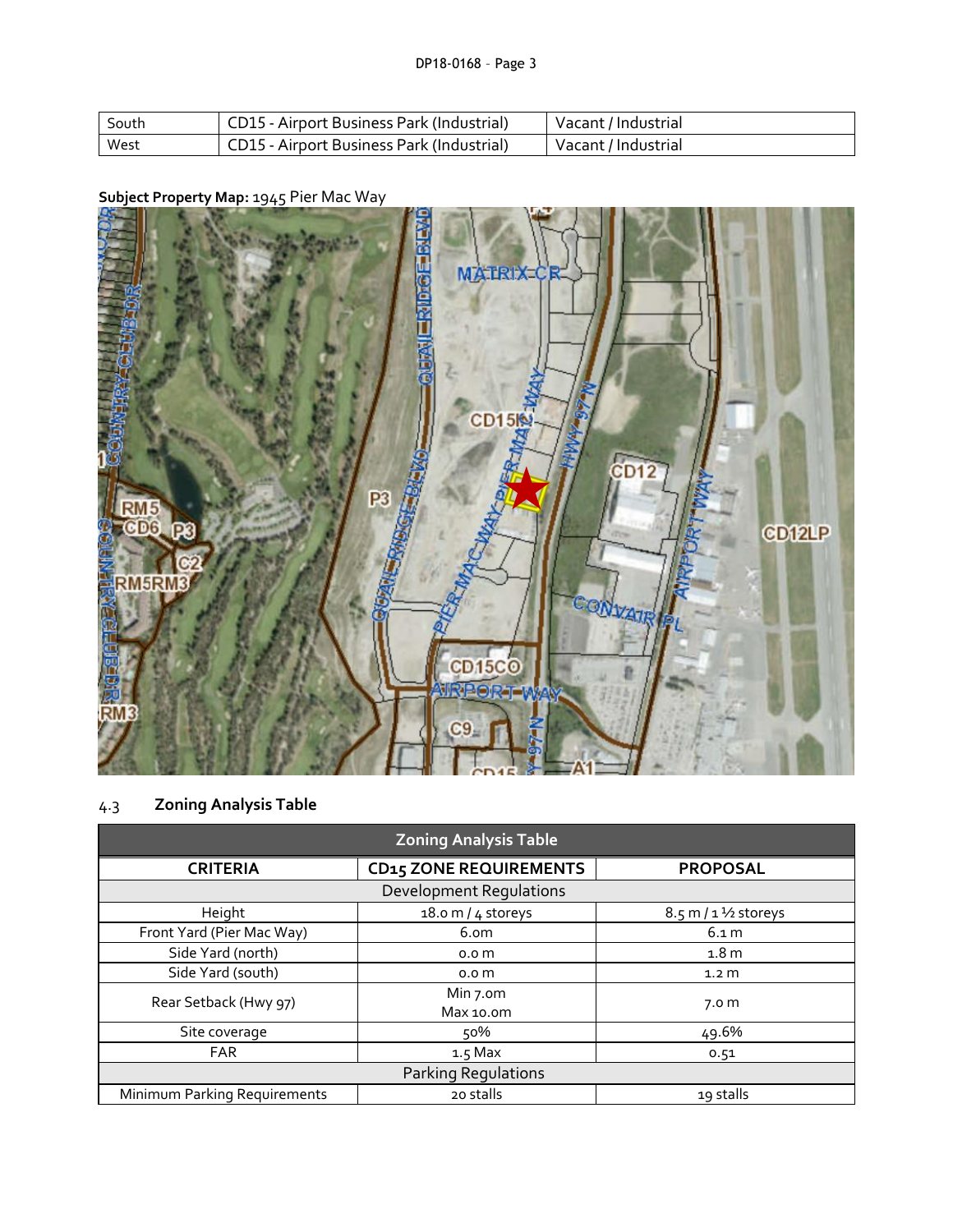| Minimum Loading spaces                                      | 1 stall                         | 1 stall                      |
|-------------------------------------------------------------|---------------------------------|------------------------------|
| <b>Disabled Parking Spaces</b>                              | n/a                             | 2 barrier free stalls        |
|                                                             | Full size: 50% Min              | Full size: 100% (19 stalls)  |
| Ratio of Parking Stalls                                     | Medium Size: 40% Max            | Medium Size: 0% (o stalls)   |
|                                                             | Small Size: 10% Max             | Small Size: 0% (o stalls)    |
| Minimum Drive Aisle Width                                   | 7.0 <sub>m</sub>                | 7.2 m                        |
| Setback (Parking) from a property<br>line abutting a street | 2.0 <sub>m</sub>                | 11.0 m                       |
| <b>Other Regulations</b>                                    |                                 |                              |
| Minimum Bicycle Parking<br>Requirements                     | Class 2: 7 bikes                | Class 2: 8 bikes             |
| Landscape Buffer                                            | 3.0 $m$                         | 3.0 <sub>m</sub>             |
| Minimum Percentage of coniferous                            | 20%                             | 38%                          |
| trees                                                       |                                 |                              |
| <b>Primary Building Facades</b>                             | Min 30% glazing or other relief | >30% glazing or other relief |

#### **5.0 Current Development Policies**

5.1 Kelowna Official Community Plan (OCP)

### **Industrial Land Use Policies**

**Objective 5.28.<sup>1</sup>** Focus industrial development to areas suitable for industrial use.

**Industrial Supply Protection.<sup>2</sup>** Protect existing industrial lands from conversion to other land uses by not supporting the rezoning of industrial land to preclude industrial activities unless there are environmental reasons for encouraging a change of use.

**Amenities, ancillary services and utilities. <sup>3</sup>** Locate loading, garbage, storage, utilities and other ancillary services away from public view. All such areas shall be screened and designed as an integral part of the building to minimize impact.

**Public and private open space. <sup>4</sup>** Design industrial developments to include outdoor break areas, green space, bicycle racks, skylights and windows in work areas, and linkages to recreational opportunities (e.g. linear parks).

### **Exterior elevations and materials. 5**

-

- Exterior building materials should be selected for their functional and aesthetic quality, and should exhibit qualities of workmanship, durability, longevity and ease of maintenance;
- Provide visually prominent, accessible, and recognizable entrances through attention to location, details, proportions, materials, and lighting that act to personalize or lend identity to a building;
- Continue higher quality materials used on the principal façade around any building corner or edge which is visible to the public;
- Use materials in combination to create contrast, enhance human scale, and reduce the apparent bulk of a building;
- Colour should not be used as the predominant feature of a building.

<sup>&</sup>lt;sup>1</sup> City of Kelowna Official Community Plan, Objective 5.28, Chapter 10 (Development Process Chapter).

<sup>&</sup>lt;sup>2</sup> City of Kelowna Official Community Plan, Policy 5.28.1, Chapter 5 (Development Process Chapter).

<sup>&</sup>lt;sup>3</sup> City of Kelowna Official Community Plan, Policy 11.1, Objective 11, Chapter 14 (Urban Design Development Permit Areas).

<sup>4</sup> City of Kelowna Official Community Plan, Policy 7.5, Chapter 14 (Urban Design Development Permit Areas).

<sup>5</sup> City of Kelowna Official Community Plan, Objective 6.0, Chapter 14 (Urban Design Development Permit Areas).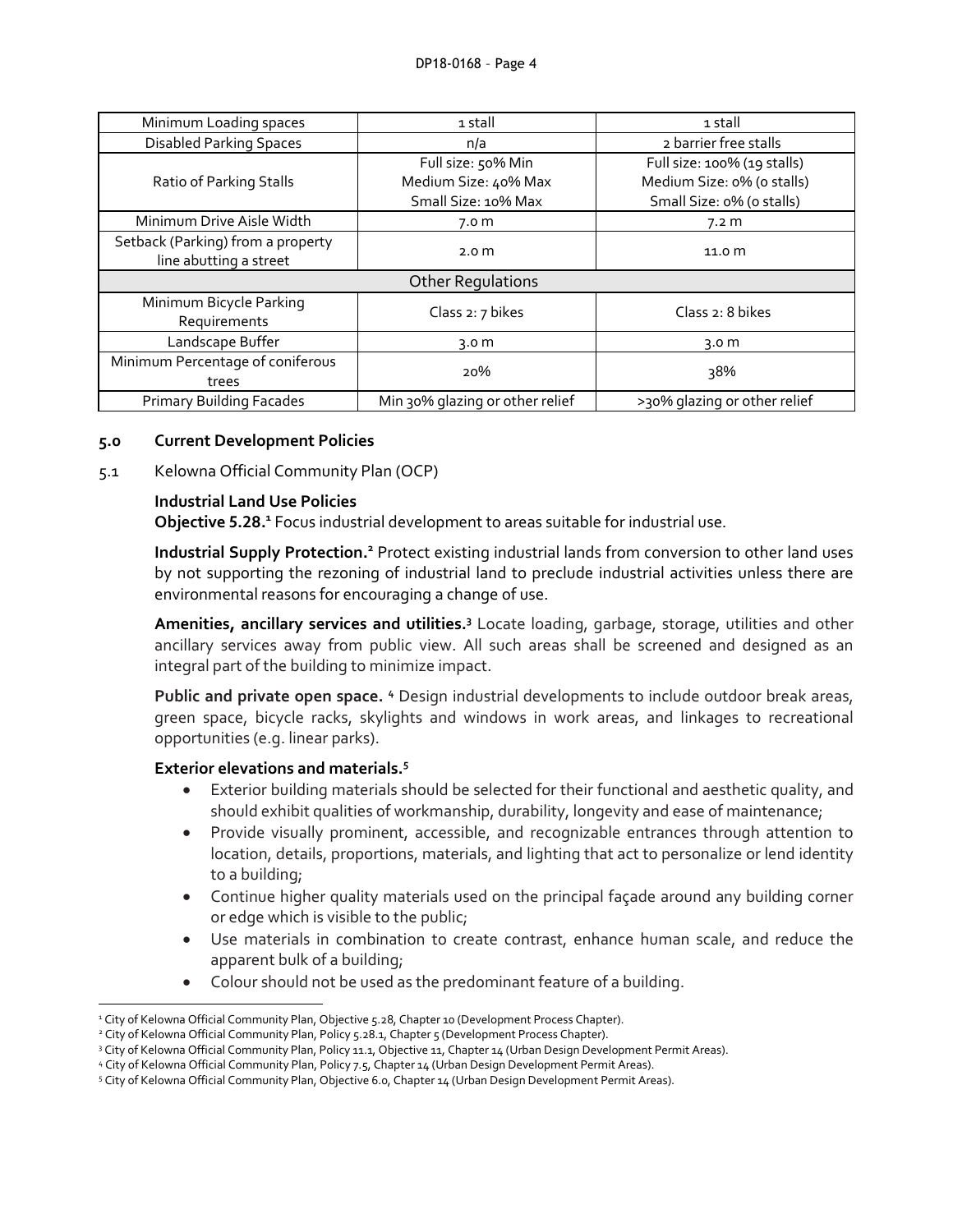### **6.0 Technical Comments**

- 6.1 Building & Permitting Department
	- Development Cost Charges (DCC's) are required to be paid prior to issuance of any Building Permit(s).
	- Placement permits are required for any sales or construction trailers that will be on site. The location(s) of these are to be shown at time of development permit application.
	- A Hoarding permit is required and protection of the public from the staging area and the new building area during construction.
	- Distance from the building to the outside garbage collection area is to be reviewed with the Fire Department.
	- A Building Code analysis is required for the structure at time of building permit applications, but the following items may affect the form and character of the building(s):
		- o Any alternative solution must be accepted by the Chief Building Inspector prior to the release of the Building Permit;
		- o Location, heights, colours of mechanical systems and the required screening are to be determined at time of DP;
		- o Any security system that limits access to exiting needs to be addressed in the code analysis by the architect;
		- o Travel distances from mezzanines to be clearly defined at time of building permit application.
	- A Geotechnical report is required to address the sub soil conditions and site drainage at time of building permit application. Minimum building elevations are required to be established prior to the release of the Development Permit. If a soil removal or deposit permit is required, this must be provided at time of Development Permit application.
	- Full Plan check for Building Code related issues will be done at time of Building Permit applications. Please indicate how the requirements of Radon mitigation and NAFS are being applied to this complex at time of permit application.

# 6.2 Development Engineering Department

See attached Development Engineering Memo, dated August 9, 2018.

# 6.3 Fire Department

- Construction fire safety plan is required to be submitted and reviewed prior to construction and updated as required. Template at Kelowna.ca.
- Should a hydrant be required on this property it shall be operational prior to the start of construction and shall be deemed a private hydrant.
- This building shall be addressed off of the street it is accessed from.
- A fire safety plan as per section 2.8 BCFC is required at occupancy. The fire safety plan and floor plans are to be submitted for approval in AutoCAD Drawing format on a CD.
- Fire Department access is to be met as per BCBC 3.2.5. (please review primary entrance distances on drawing to ensure 3.2.5 is achieved and access route).
- Approved Fire Department steel lock box acceptable to the fire dept. is required by the fire dept. entrance and shall be flush mounted.